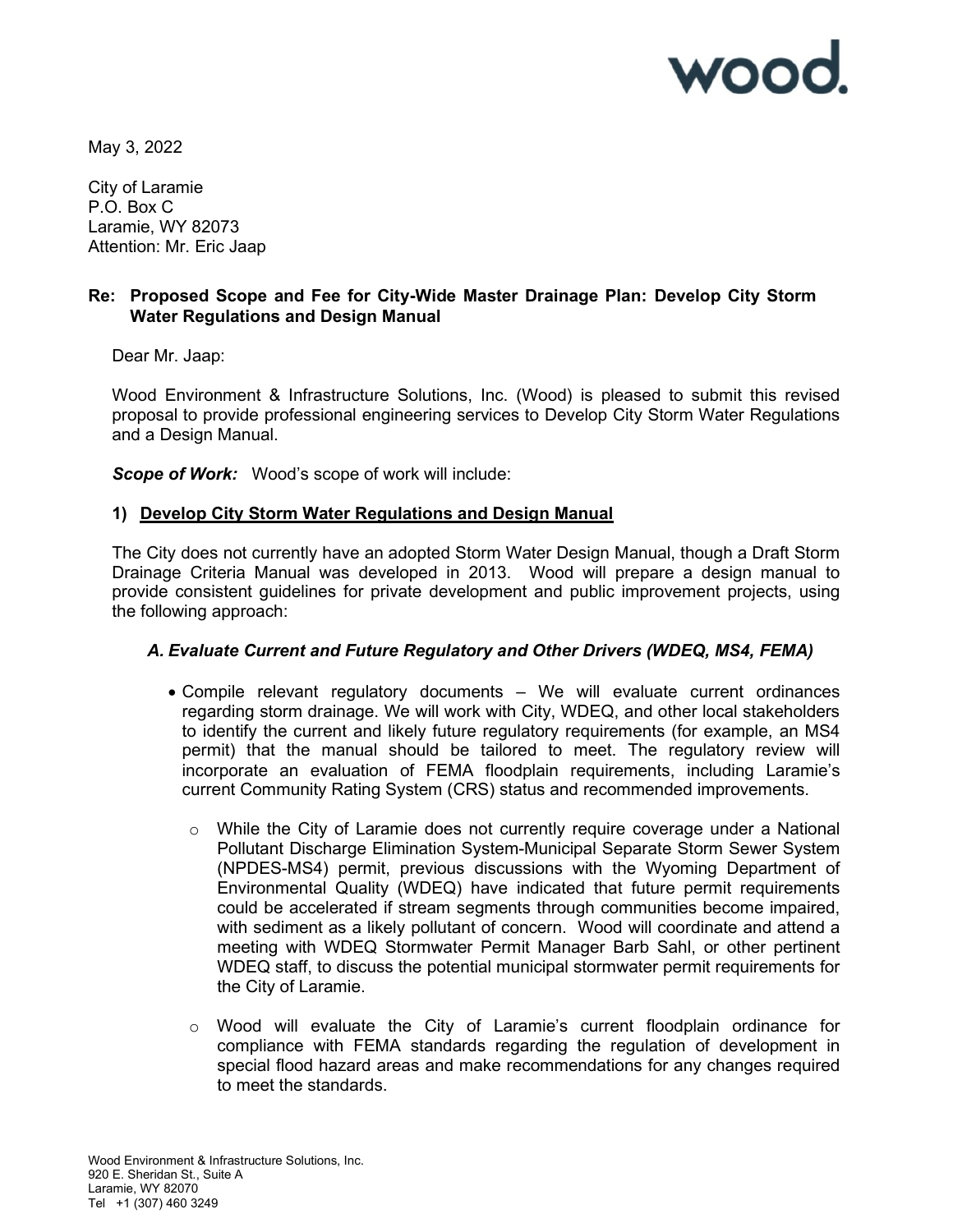- $\circ$  The City of Laramie is currently not a participant in the CRS program. The CRS is "a voluntary incentive program that recognizes and encourages community floodplain management activities that exceed the minimum NFIP requirements (www.fema.gov)." Property owners in participating communities receive discounted (up to 45%) flood insurance premium rates to reflect the reduced flood risk. Wood will evaluate the City of Laramie's current floodplain management program to identify management activities that the City is already conducting and could obtain credit for and provide recommendations for additional activities to be completed if the City were to join the CRS program. Wood will provide the city with an outline of the steps required to join the CRS program and will prepare the paperwork to join the CRS program. For the activities the City is already conducting, Wood will prepare and submit the documentation required to verify these efforts.
- Review applicable documents, including the 2013 Draft Storm Drainage Criteria Manual.
- Interview appropriate City staff regarding known problems, opportunities and needs for the current land development process and stormwater conditions, and on their perceptions of manuals used by other municipalities.
- Identify changes needed to current ordinances and draft new/revised ordinances related to stormwater management. Drafting of new/revised ordinances will be limited to storm water-related requirements for new development or public works projects. Wood will evaluate potential code conflicts with other land development codes and will provide recommendations for potential changes to address conflicts but will not draft new ordinances and codes in these areas.

Wood's deliverable for this task will be a memorandum summarizing current and potential regulatory drivers related to stormwater. The memorandum will provide new/revised ordinances related to stormwater management and list any recommendations for changes or additions to other existing regulations.

Two meetings are associated with this task: a WDEQ coordination meeting, and a meeting with City staff to review the regulatory memorandum.

#### B. Framework Development

- Evaluate the use of existing manuals (UDFCD, etc.) for potential use by reference and adaptations that would be required to address local factors, to include:
	- $\circ$  Rainfall Wood will evaluate the adaptations required to account for Laramie's rainfall characteristics, including rainfall depths, storm durations, rainfall intensity vs. duration curves, and design storm distribution (how the rainfall intensity varies during storm event).
	- $\circ$  Aquifer Protection Wood will evaluate the need for special stormwater requirements for development in the Casper Aquifer Protection Area (CAPA). The Casper Aquifer Protection Plan (Wittman Hydro Planning Associates, 2008) recommends that "stormwater management and engineering become part of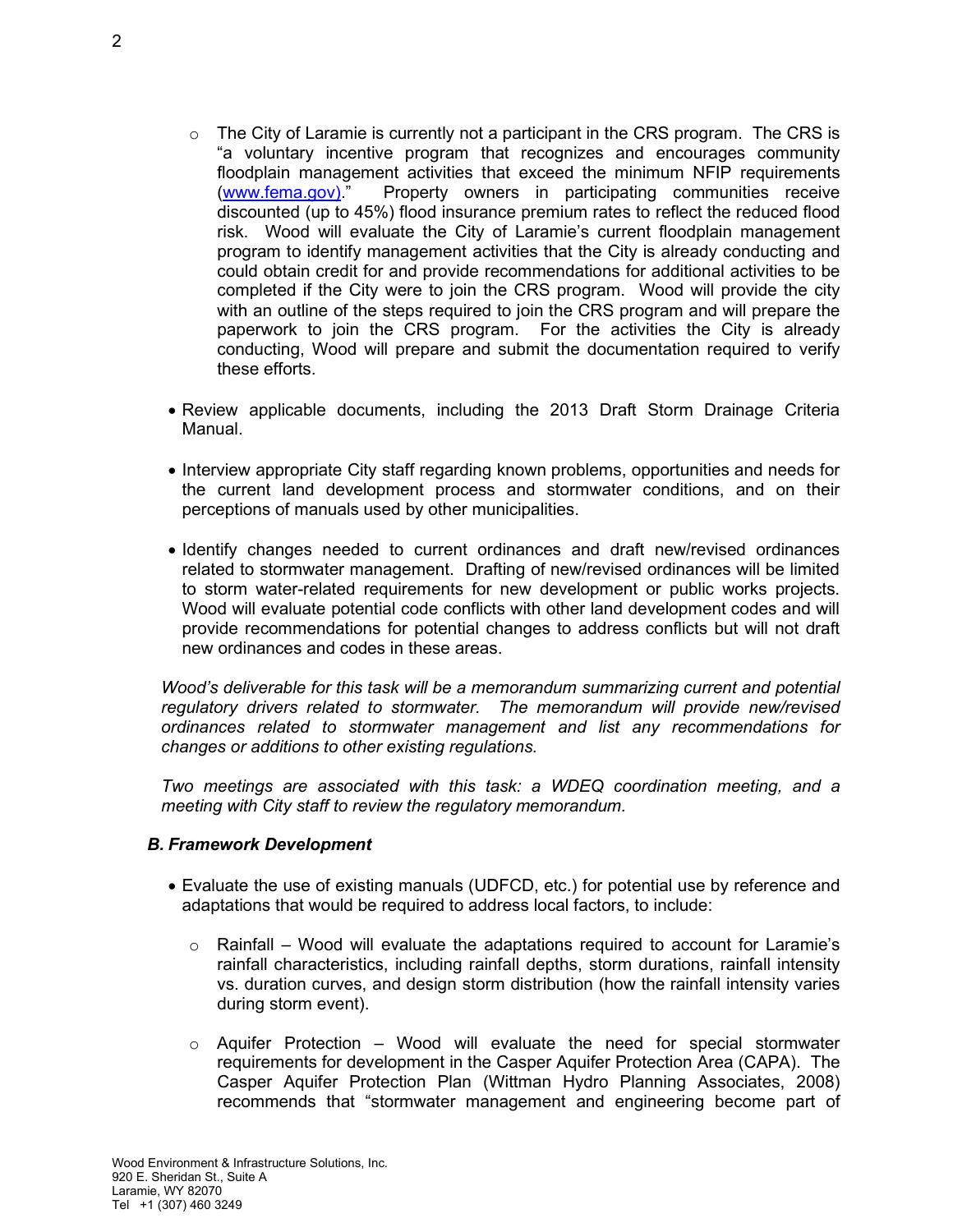development standards in the CAPA." Wood will make recommendations for stormwater management requirements within the CAPA. For example, certain types of development could be incentivized to utilize stormwater management practices that emphasize infiltration (to aid in aquifer recharge), while other types of development may require stormwater management practices that prevent storm runoff from infiltrating (to protect aquifer quality).

- Evaluate areas of overlap and coordination with Engineering Design Manual Wood will review the draft framework description memorandum for agreement/overlap with Engineering Design Manual and include recommendations for integration between the two documents.
- Investigate design approach frameworks:
	- o Will include Low Impact Development/Green Infrastructure (LID/GI) approaches and evaluate potential use of incentives to encourage implementation. Wood will work with the City staff to determine the specific drivers/goals for inclusion of LID/GI practices and the specific requirements that would be implemented to meet those goals. For example, LID/GI practices could be used to help the City prepare for compliance with a future stormwater MS4 permit, by requiring postconstruction stormwater quality best management practices to improve the quality of stormwater discharges. LID/GI practices, when implemented on a widespread basis, can also decrease the size of traditional downstream flood management infrastructure. Once the City's goals are defined, Wood will help define the requirements for LID/GI practices, which could include a specific design storm (i.e. 1-year storm) or rainfall depth (i.e. 0.5 inches) that would be required to be captured and infiltrated using LID/GI practices. Wood will also work with the City to identify LID practices that would be acceptable to the City (rain gardens, infiltration swales, green roofs, tree wells, and others).
	- $\circ$  Will guide design options for developers in a manner that makes it easier for City staff to review, including:
		- a. To encourage complete submittals, Wood will develop checklists for items required for applicants to submit.
		- b. Wood will work with the City to determine acceptable design approaches. By limiting the number of acceptable approaches, the City's review of development submittals will be streamlined, since they won't have to determine whether an unusual method meets City requirements.
	- $\div$  Engage development community: Will coordinate and lead one stakeholder meeting with local developers to get feedback on design approach frameworks. Wood will prepare a description of the meeting's goals and types of input desired for distribution to developers prior to the meeting. City to provide assistance in identifying attendees.
- Evaluate Water Quality Requirements:
	- $\circ$  Develop guidance/requirements applicable to a potential future MS4 permit. Wood will provide recommendations for actions by the City to meet the six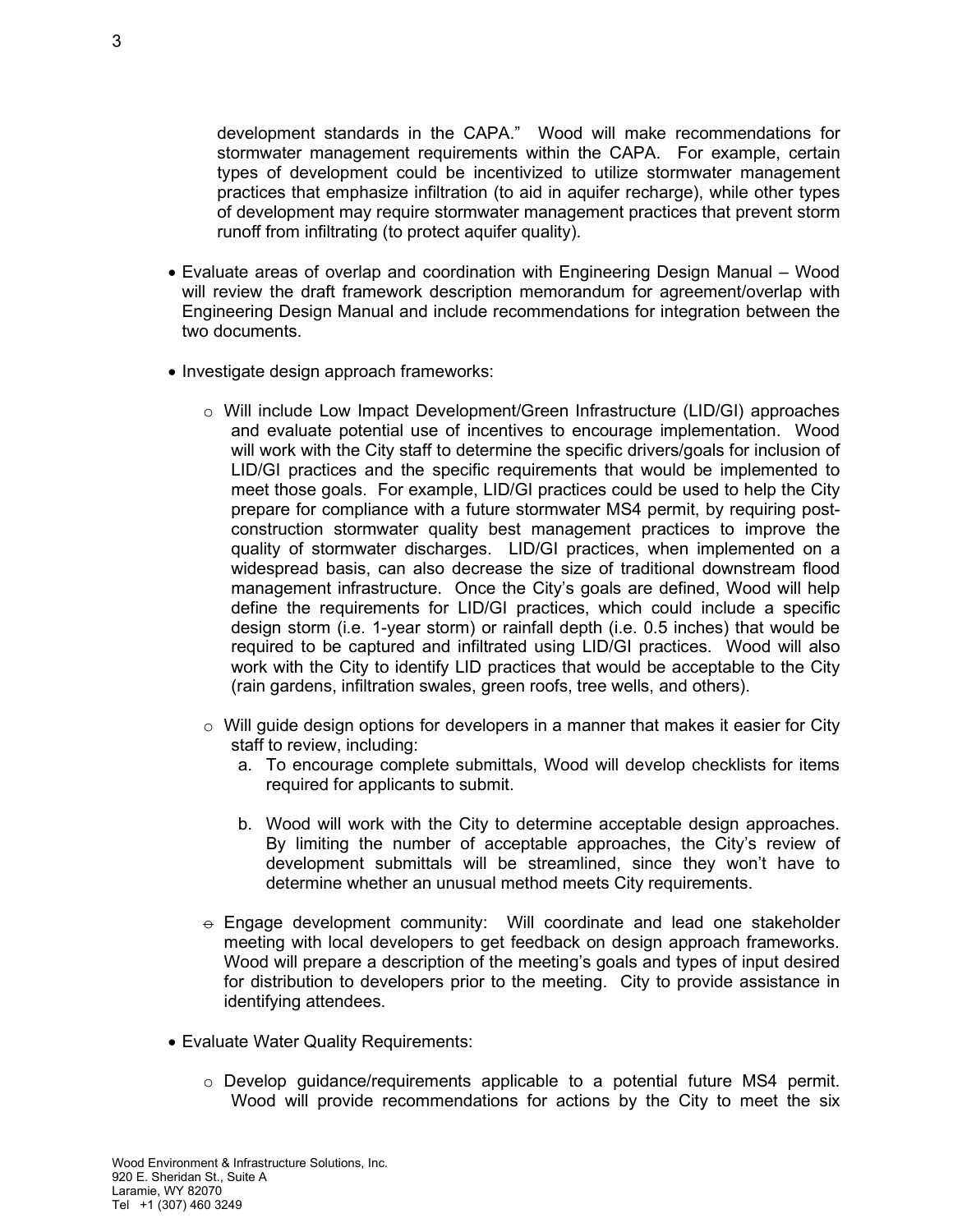minimum control measures required under an MS4 permit, including noting where the City is already completing these measures. Wood will work with the City to determine whether recommended actions should occur before or after a potential permit is enacted. Showing the WDEQ that the City is already enacting or planning actions that improve stormwater quality can itself be a deterrent to the implementation of a stormwater permit.

- a. Public Education and Outreach providing educational material about the importance of stormwater quality to residents, industry, commercial, and construction audiences. Wood will provide recommendations for the types of educational materials that could be produced cost-effectively to reach and impact these audiences. Wood will share examples of educational materials we have produced for other municipalities and will prepare up to two educational flyers/brochures/magnets. (Does not include printing or distribution of materials.)
- b. Public Participation provide opportunity for the public to participate in the development/implementation of their stormwater management program. Wood will provide recommendations for public participation opportunities. These could be public meetings, work sessions, City Council work sessions, or other venues. Wood will conduct one public participation event.
- c. Illicit Discharge Detection and Elimination (IDDE) find and eliminate sources of non-stormwater discharges to the storm sewer system through a pro-active search, including development of a system-wide storm sewer system map. The City is already completing a system-wide storm sewer map. Wood will provide an outline for creating an illicit discharge detection and elimination program. Wood will conduct one outfall screening survey for stormwater outfalls to Spring Creek and the Laramie River to determine the extent of potential non-stormwater discharges. Based on the results of the screening survey, Wood will prepare a budgetary cost estimate for a full IDDE study to find and eliminate non-stormwater discharges.
- d. Management of Construction Site Runoff required to have an ordinance for management of stormwater discharges from construction sites that disturb one or more acres of land, including requirements to implement sediment and erosion control practices. The State of Wyoming currently requires a permit for construction stormwater discharges from sites that disturb one or more acres. If not already present, Wood will draft ordinance language to make sure the City meets this requirement. Wood will make recommendations for the inclusion of specific sediment and erosion control practices in the Drainage Criteria Manual. Wood will also interview WDEQ staff to determine whether MS4 permit holders can rely on the WDEQ permitting and enforcement program to meet this requirement, or whether the City would be required to inventory and inspect construction sites on their own.
- e. Management of Post-Construction Site Runoff required to address stormwater runoff from new development and redevelopment projects, including performance and design standards for runoff reduction and pollutant removal. Wood will present three types of standards often used to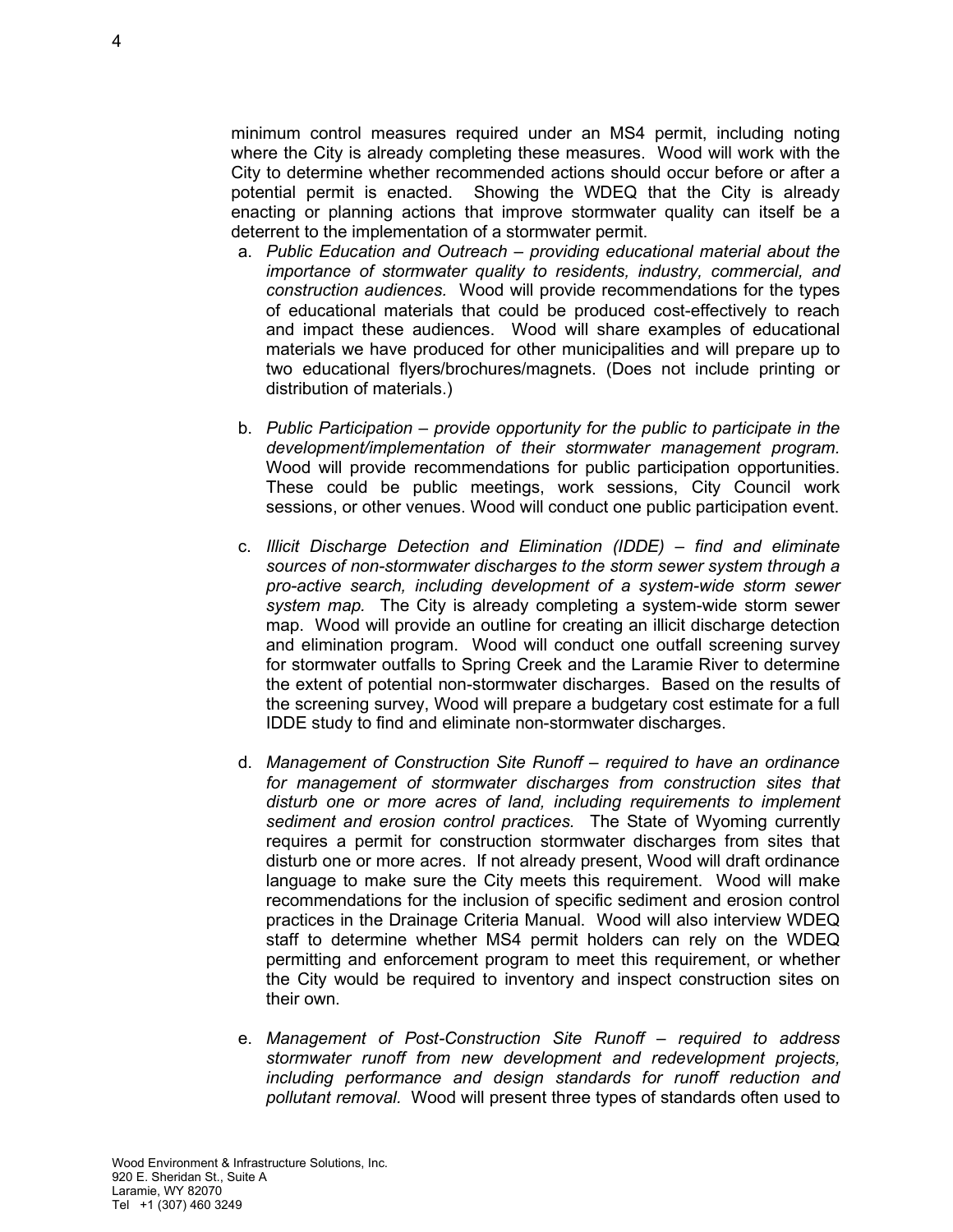meet this requirement (water quality capture volume, pollutant removal standards, and runoff reduction standards) and will work with the City to select the best type of standard for Laramie. Wood will make recommendations for the types of best management practices to allow in order to meet these standards. The LID/GI best practices selected in the previous task will also be evaluated for their ability to meet this requirement. The selected standard will be incorporated into the Draft and Final Manual.

f. Good Housekeeping in Municipal Operations – implement good housekeeping practices in municipal operations such as vehicle maintenance, open space, municipal buildings and infrastructure, including street sweeping and catch basin cleaning. Wood will compile a list of City operations, facilities, and infrastructure that would fall under these requirements and will interview City staff to determine the level of activities already being completed. Wood will make recommendations for further actions at City facilities to meet this requirement.

The deliverable for this task will be a framework description memorandum. The memorandum will include documentation of tasks already completed by the City and outline the tasks (including frequency) that would be necessary to meet the requirements of a typical MS4 permit.

Two meetings are associated with this task: a work session with City to get input on the framework development, and a stakeholder meeting with local developers.

# C. Development of Applicable Approaches

Based on feedback from the City on the framework description memorandum delivered in the previous task, Wood will develop a proposed list of applicable approaches and potential BMP designs, including local design conditions to be considered (i.e. Casper Aquifer Protection Area). Applicable approaches for hydrologic (calculating design runoff values) and hydraulic (routing runoff values through storm water system) analysis that will be evaluated may include:

- Computer models Wood recommends the use of non-proprietary software so that the City can open, evaluate, and run any models submitted. Wood will evaluate and recommend models to be accepted by the City, including, but not limited to CUHP, EPA SWMM and HEC-HMS.
- Published information The City could accept published flow values from hydrologic studies, including City master plans.
- Statistical analysis of measured streamflow this would likely only apply to the Laramie River.
- Rational Method For certain cases (small, uncomplex watersheds), the City may want to allow the use of the Rational Method, which generates a peak flow rate, but not a full runoff hydrograph. This would allow applicants an option that does not require a computer model. It is generally more conservative than computer model outputs, resulting in oversizing of storm water infrastructure.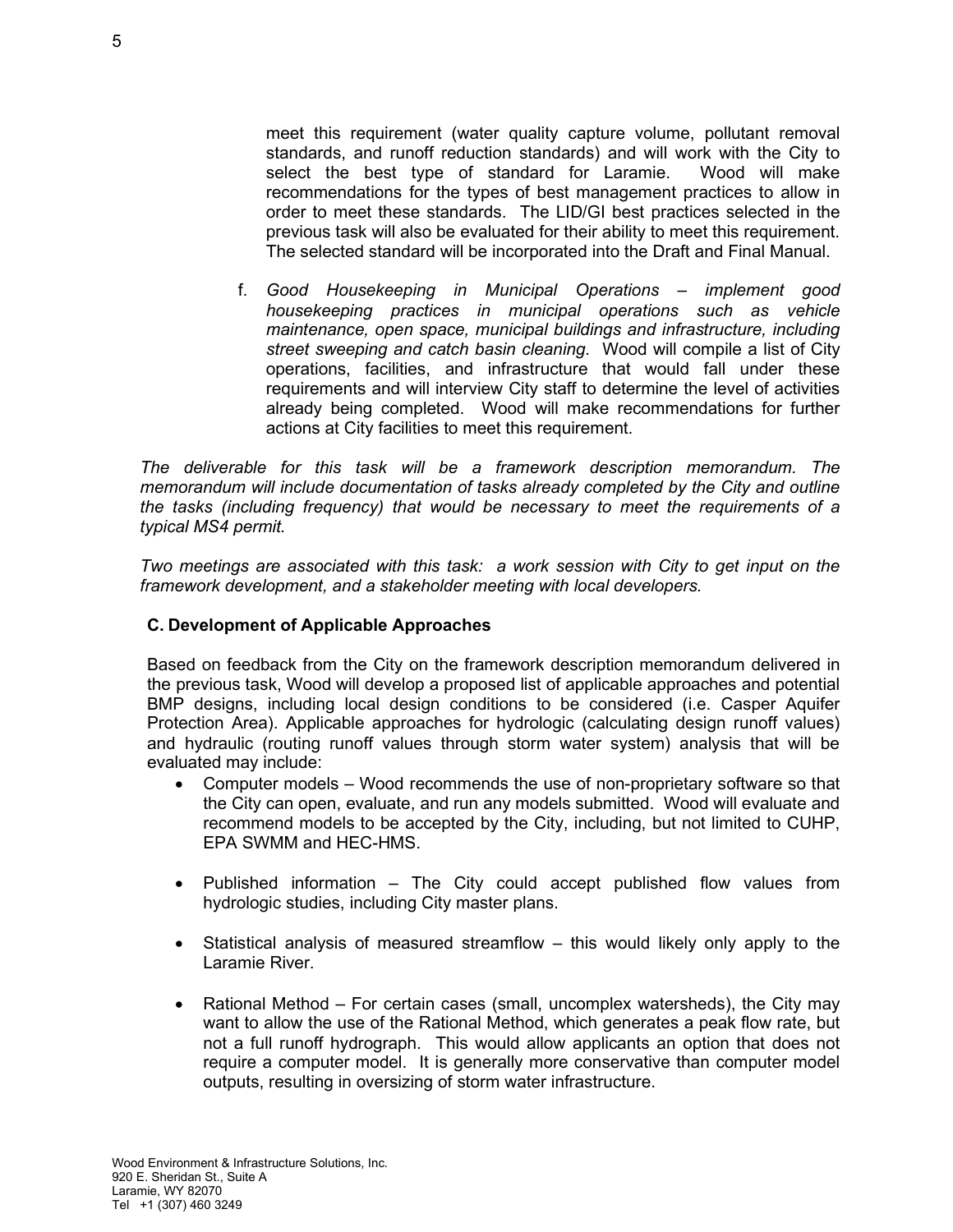• Other spreadsheet tools (UD\_Rain, UD\_Rational)

We will also evaluate implementation strategies, including incentive programs. Incentive programs could encourage developers to go beyond minimum stormwater management practices in exchange for relief from other requirements (such as landscaping).

The deliverable for this task will be a memorandum describing the approaches that will be developed and written into the manual.

One meeting is associated with this task: a meeting to review comments from the City on the framework memorandum.

# D. Table of Contents Development

Wood will work with City to determine the form and format of the manual, based on decisions made in previous tasks. We will collect several examples and meet with City to discuss pros and cons of each one. Out of this discussion, we will work to develop a general table of contents and then refine it to the necessary level of detail to begin the work of specific content development.

The deliverable for this task will be a proposed table of contents.

One meeting is associated with this task: a meeting with the City to discuss manual format.

# E. Technical Criteria Development

Wood will develop draft technical criteria/specifications for each design approach and best management practice. Design specifications will address both new development and existing site retrofits. They will also include requirements for an analysis of appropriate soils, geology, and surroundings for infiltration.

Each design specification shall be developed to quantify the storm water runoff volume captured and pollution reductions achieved (e.g. by rainwater harvesting, runoff infiltration, and evapotranspiration) either alone or in conjunction with flow through pollution reduction.

Wood assumes that original, site-specific design tools, figures, and details will not be developed as part of this scope. Instead, previously developed information from other communities or other Wood projects will be referenced.

Example calculations for acceptable approaches to hydrologic and hydraulic analyses will be provided in the Manual.

The deliverable for this task will be draft criteria/specifications.

## F. Prepare Draft and Final Manual

This task takes input from previous tasks on incentives and builds the complete manual from the table of contents developed earlier. The bulk of the manual will consist of the framework and technical criteria, but a significant portion will include educational materials as well as a description of incentive programs.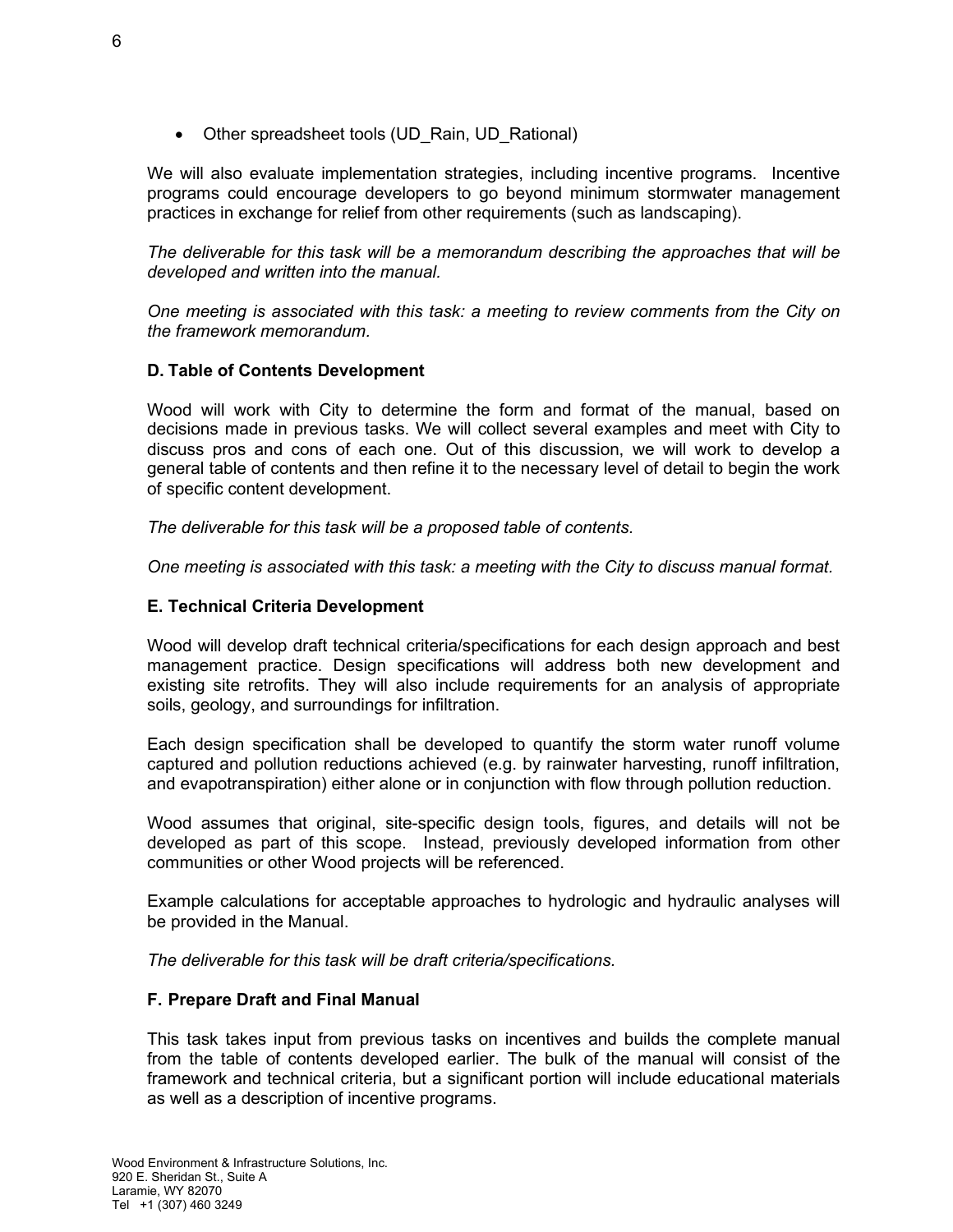Wood will review the Draft Manual for agreement/overlap with the Engineering Design Manual and include recommendations for integration between the two documents.

The deliverables for this task will include two drafts and a final version of the complete manual. We will also develop a summary presentation of the contents of the Manual to be presented one time.

Two meetings are associated with this task: a meeting to review comments from the City on the draft manual and a summary presentation of the Manual (to council or City staff).

#### Assumptions regarding Wood's scope of work:

- Drafting of new/revised City ordinances/code requirements will be limited to storm waterrelated requirements for new developments or public works projects. Wood will evaluate potential code conflicts with other land development codes and will provide recommendations for potential changes to address conflicts but will not draft new ordinances and codes in these areas.
- Original, site-specific design tools, figures, and details will not be developed as part of this scope. Instead, previously developed information from other communities or other Wood projects will be referenced in the manual or adjusted to apply to Laramie.

**Compensation:** Wood can complete the described scope of work for a fee of two hundred and seventy-four thousand, six hundred and forty-five dollars (\$274,645). A detailed breakdown of the fee is attached.

Please contact me at 307-460-3249 if you have any questions or if you need additional information. We look forward to working with you on the successful completion of this project.

Sincerely,

### Wood Environment & Infrastructure Solutions, Inc.

amon Munay

Aaron Murray, PE Laramie Branch Manager